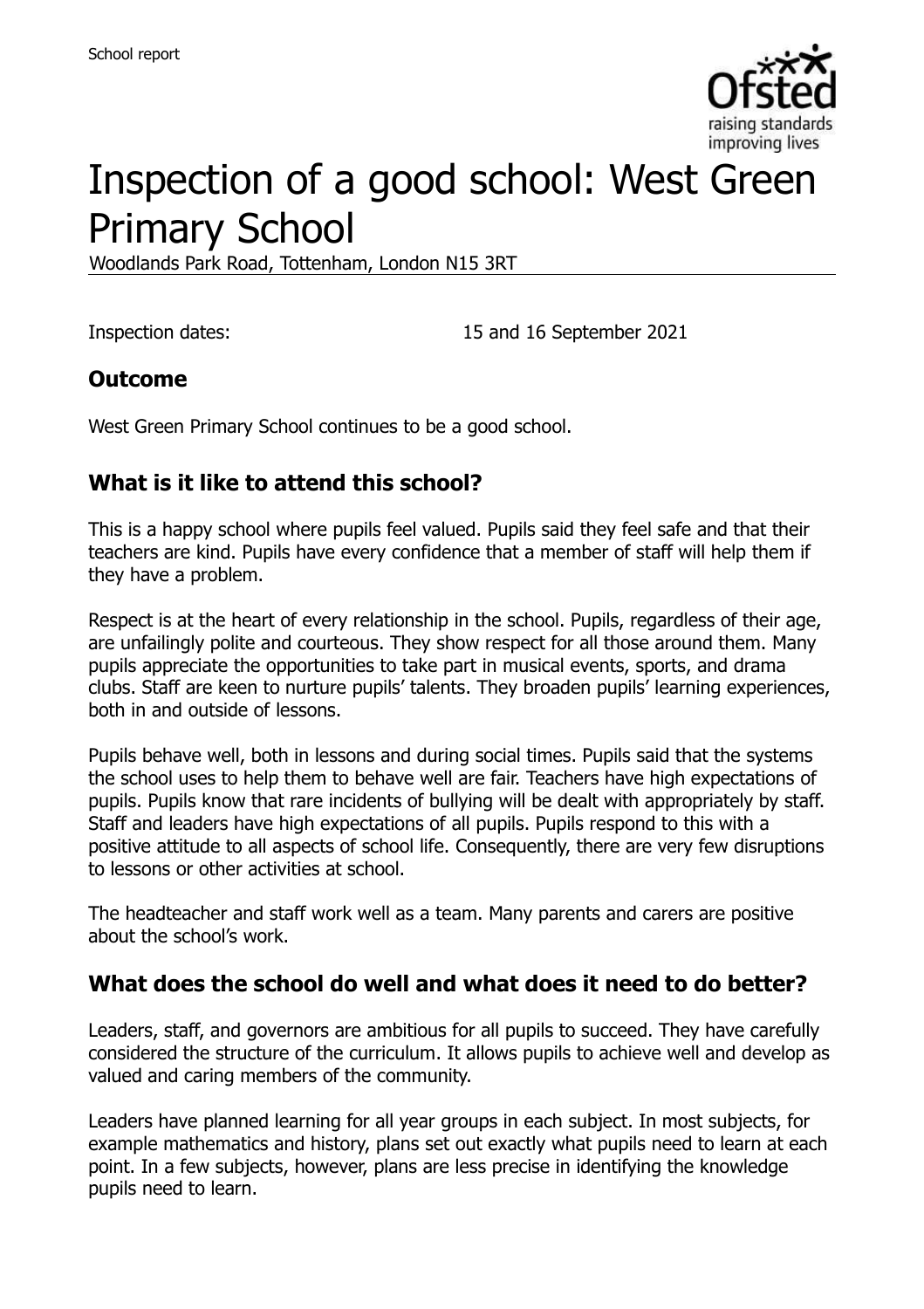

Curriculum plans pay attention to what children will learn in the early years foundation stage (EYFS). Teachers in the EYFS have planned in detail what they want children to learn from the start of term. As a result, children get off to a quick start. However, some aspects of subject planning do not set out as explicitly what children need to know by the end of the Reception Year. When this is the case, learning in Year 1 is not sequenced as effectively to build on what pupils know from the early years.

In mathematics, leaders have ensured that the curriculum is planned in detail for teachers to follow. This ensures that staff are clear about what to teach pupils and when. Pupils practise recalling important number facts, such as multiplication tables and methods of calculation. Leaders have designed learning that enables pupils to make links between calculation methods and problem-solving. This helps pupils deepen their knowledge over time. However, this is not consistent, as training for newly appointed staff has still to be completed.

Leaders want to make sure that every pupil develops a love of reading. The teaching of reading is a priority in the school. Leaders view reading as the gateway to learning in all areas of the curriculum. Pupils learn phonics as soon as they enter the Reception Year. Well-trained staff understand their part in pupils' reading journey. They support pupils well to become fluent readers. Staff choose books carefully to allow pupils to practise the sounds that they know. Pupils who need to catch up quickly have increased reading opportunities. Older pupils enjoy reading the range of texts available to them.

Pupils with special educational needs and/or disabilities (SEND) get the help that they need to do well. Staff are quick to identify pupils' additional needs. Teachers adapt learning for pupils with SEND, where it is needed. For example, pupils may receive extra adult support, resources, or practical equipment to help them to learn. Pupils behave well and low-level disruption is unusual. This allows pupils to focus on learning.

Before the COVID-19 (coronavirus) pandemic, leaders offered a wide range of experiences to support pupils' wider and personal development. Most of these activities are starting again following the pandemic. For example, pupils take part in a range of sporting activities, visits, and cultural and residential experiences. Leaders have ambitious plans in place to develop this programme and are keen to broaden pupils' experiences.

Staff are proud to be part of the school team. Leaders help them to achieve a work-life balance. Staff appreciate this consideration. Governors place the safety, education, and enjoyment of pupils at the heart of all they do. They recognise and share the headteacher's commitment to the pupils of the school.

#### **Safeguarding**

The arrangements for safeguarding are effective.

Leaders, staff and governors ensure that the safety of pupils is at the forefront of their work. All staff receive the training they need to recognise pupils who may be at risk. As a result, staff know what actions they need to take if they have concerns about a pupil.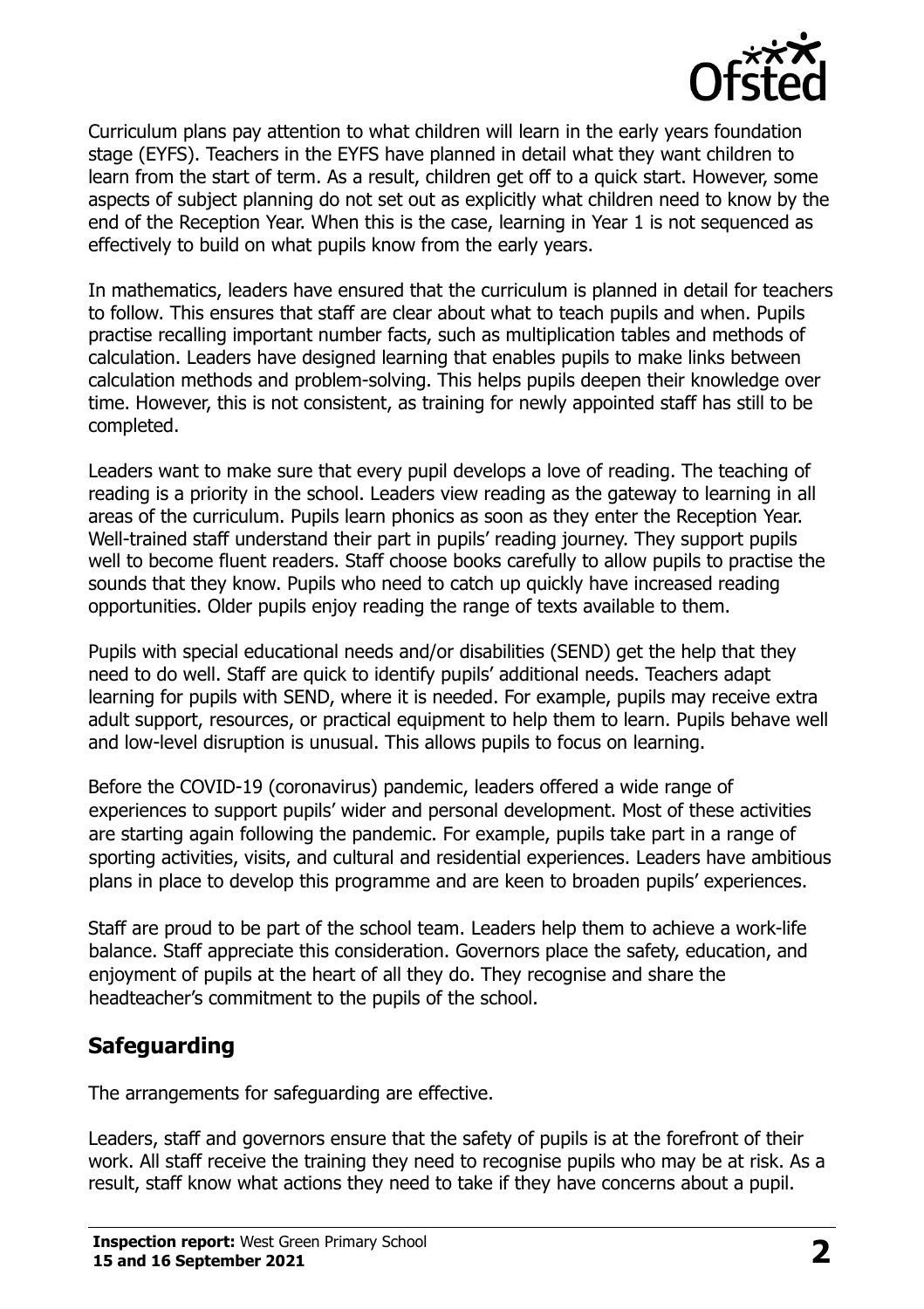

Leaders work closely with a wide range of professionals and agencies. This helps to make sure that pupils get the help they need.

Pupils have an in-depth understanding of online safety. Through the curriculum, assemblies, and special events, they also learn how to manage the risks they may encounter in school and in the local community.

Specialist visitors have provided sessions that enable pupils to recognise the dangers of knife crime or gang culture.

### **What does the school need to do to improve?**

# **(Information for the school and appropriate authority)**

■ Leaders have continued to make improvements across the curriculum. However, in a few subjects, plans do not provide teachers with detailed guidance on what knowledge to teach or how to make effective links between subject content and the early years. Leaders must ensure that all subject plans identify precisely the key knowledge that pupils need to know and remember.

### **Background**

When we have judged a school to be good, we will then normally go into the school about once every four years to confirm that the school remains good. This is called a section 8 inspection of a good or outstanding school, because it is carried out under section 8 of the Education Act 2005. We do not give graded judgements on a section 8 inspection. However, if we find evidence that a school would now receive a higher or lower grade, then the next inspection will be a section 5 inspection. Usually this is within one to two years of the date of the section 8 inspection. If we have serious concerns about safeguarding, behaviour or the quality of education, we will deem the section 8 inspection as a section 5 inspection immediately.

This is the first section 8 inspection since we judged the school to be good on 14 and 15 September 2016.

#### **How can I feed back my views?**

You can use [Ofsted Parent View](https://parentview.ofsted.gov.uk/) to give Ofsted your opinion on your child's school, or to find out what other parents and carers think. We use information from Ofsted Parent View when deciding which schools to inspect, when to inspect them and as part of their inspection.

The Department for Education has further quidance on how to complain about a school.

If you are the school and you are not happy with the inspection or the report, you can [complain to Ofsted.](https://www.gov.uk/complain-ofsted-report)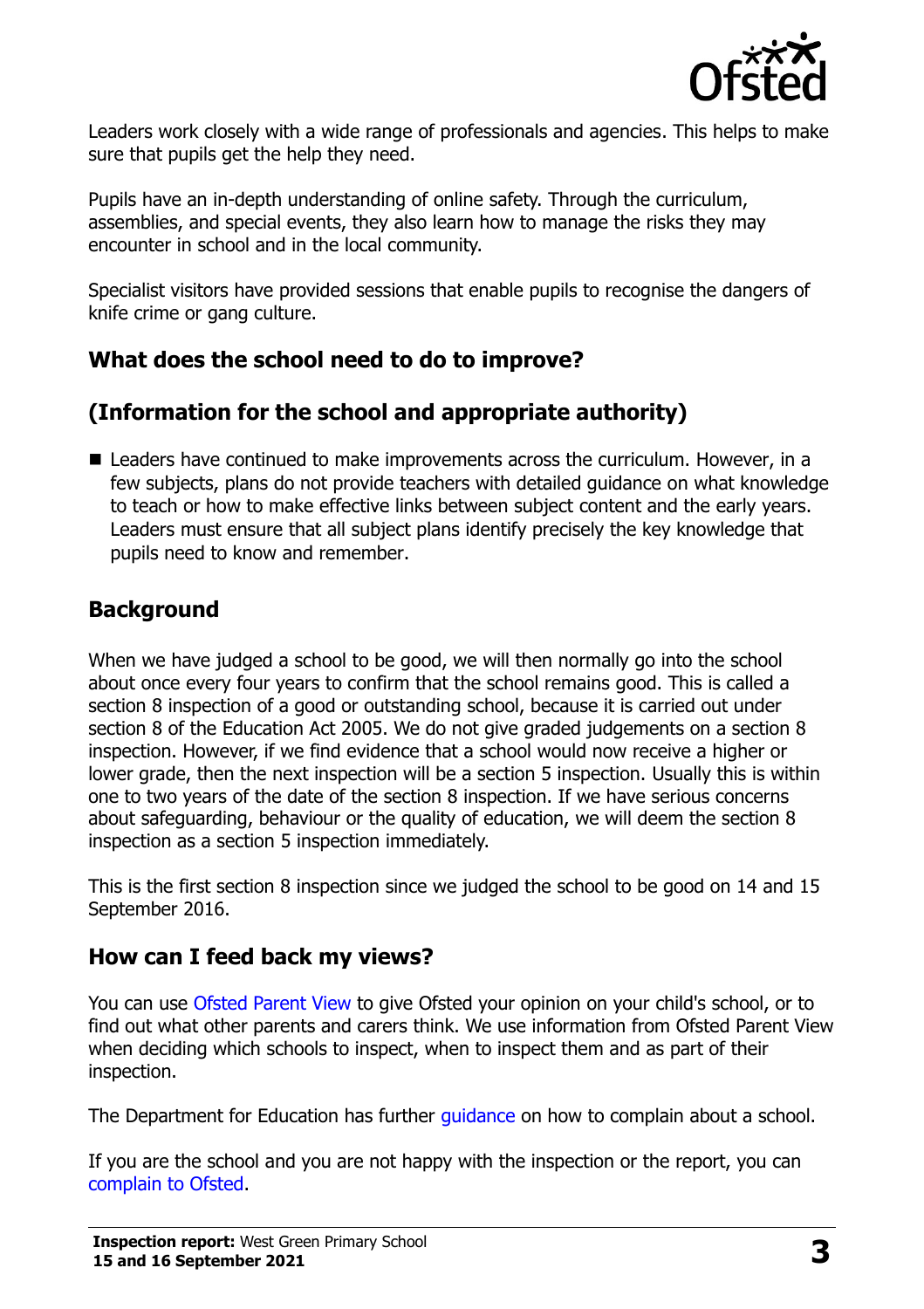

# **Further information**

You can search for [published performance information](http://www.compare-school-performance.service.gov.uk/) about the school.

In the report, ['disadvantaged pupils'](http://www.gov.uk/guidance/pupil-premium-information-for-schools-and-alternative-provision-settings) refers to those pupils who attract government pupil premium funding: pupils claiming free school meals at any point in the last six years and pupils in care or who left care through adoption or another formal route.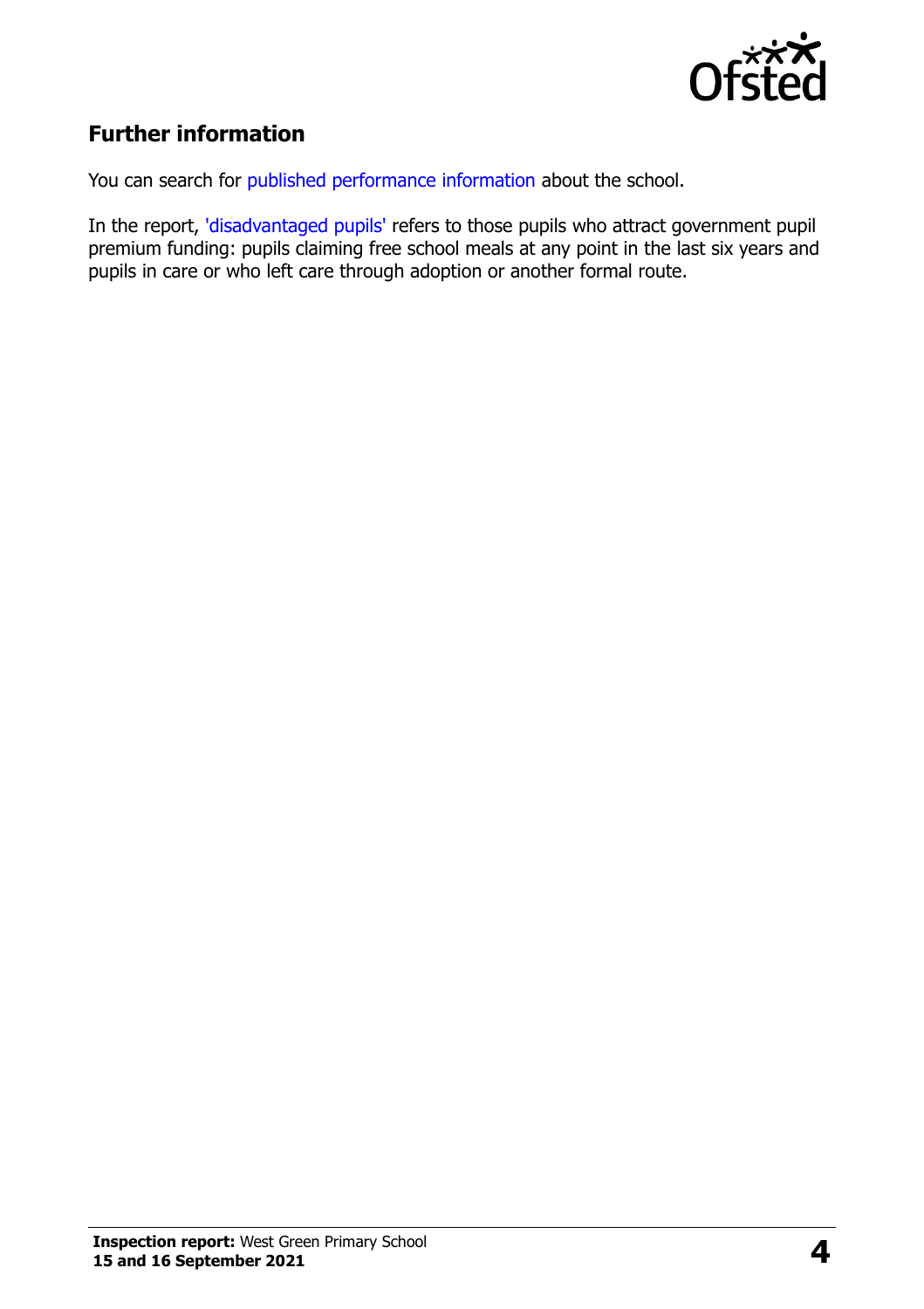

# **School details**

| Unique reference number             | 102115                                                                 |
|-------------------------------------|------------------------------------------------------------------------|
| <b>Local authority</b>              | Haringey                                                               |
| <b>Inspection number</b>            | 10200018                                                               |
| <b>Type of school</b>               | Primary                                                                |
| <b>School category</b>              | Maintained                                                             |
| Age range of pupils                 | 4 to 11                                                                |
| <b>Gender of pupils</b>             | Mixed                                                                  |
| Number of pupils on the school roll | 196                                                                    |
| <b>Appropriate authority</b>        | The governing body                                                     |
| <b>Chair of governing body</b>      | <b>Timothy Sparrow</b>                                                 |
| <b>Headteacher</b>                  | Mary Gardiner                                                          |
| Website                             | www.westgreen.haringey.sch.uk                                          |
| Date of previous inspection         | 14 and 15 September 2016, under section<br>5 of the Education Act 2005 |

# **Information about this school**

Since the previous inspection, a new chair of the governing body has been appointed.

#### **Information about this inspection**

- This was the first routine inspection the school received since the COVID-19 (coronavirus) pandemic began. The inspector discussed the impact of the pandemic with school leaders and has taken that into account in their evaluation.
- The inspector met with the headteacher and members of the school's senior leadership team. Meetings were also held with five governors, including the chair of governors, and the deputy director of the Haringey Education Partnership. The inspector took account of the views of parents and staff through Ofsted's online questionnaires, including the free-text facility. The arrangements for safeguarding were reviewed, including bullying and behaviour records.
- The inspector completed deep dives in the following subjects: reading, mathematics and history. The inspector visited lessons in all classes, held discussions with staff and pupils, and reviewed pupils' work. The inspector also observed pupils from the Reception Year to Year 3 reading to an adult. The inspector considered other subjects and looked at curriculum plans.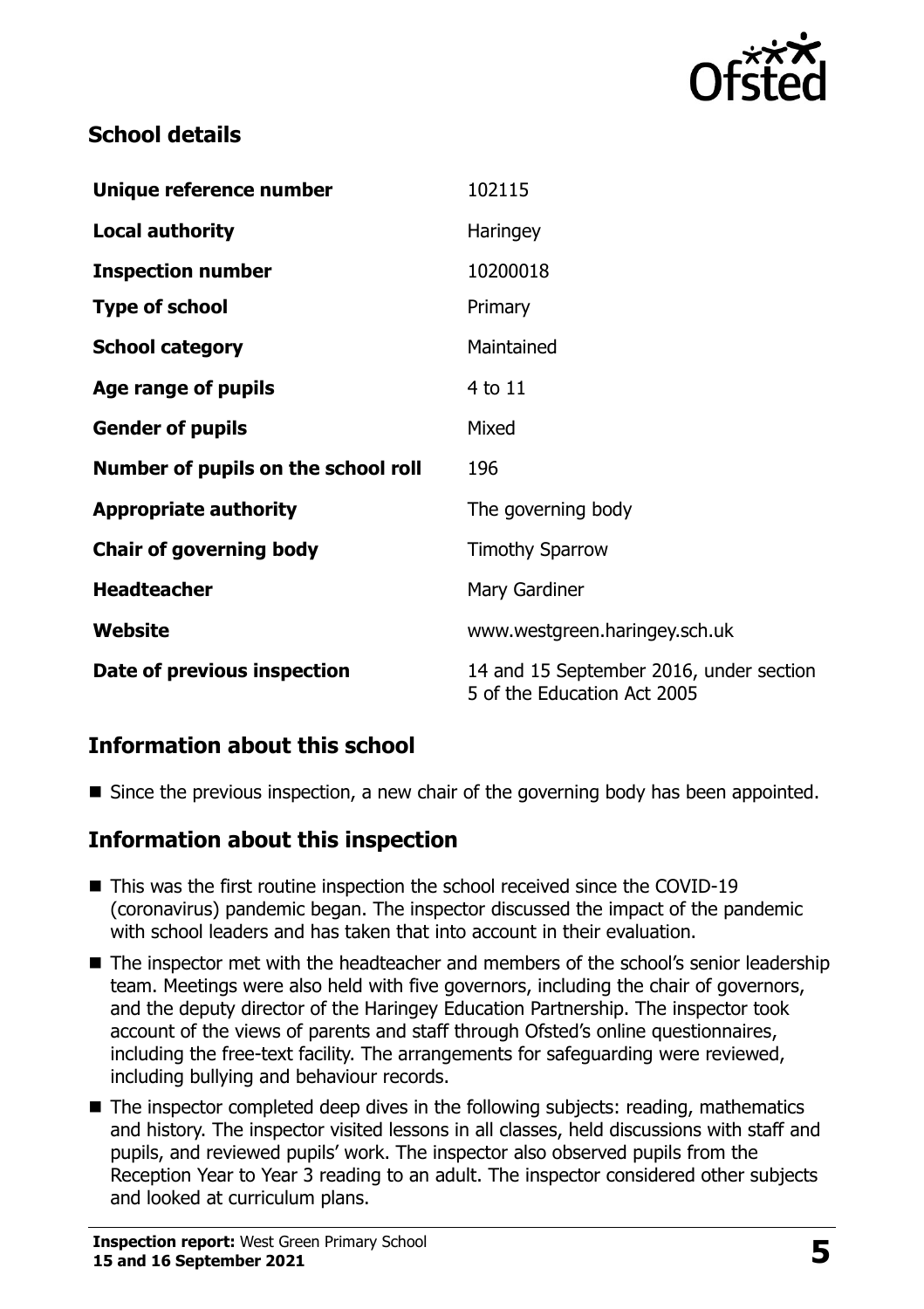

# **Inspection team**

Phil Garnham, lead inspector **Her Majesty's Inspector**